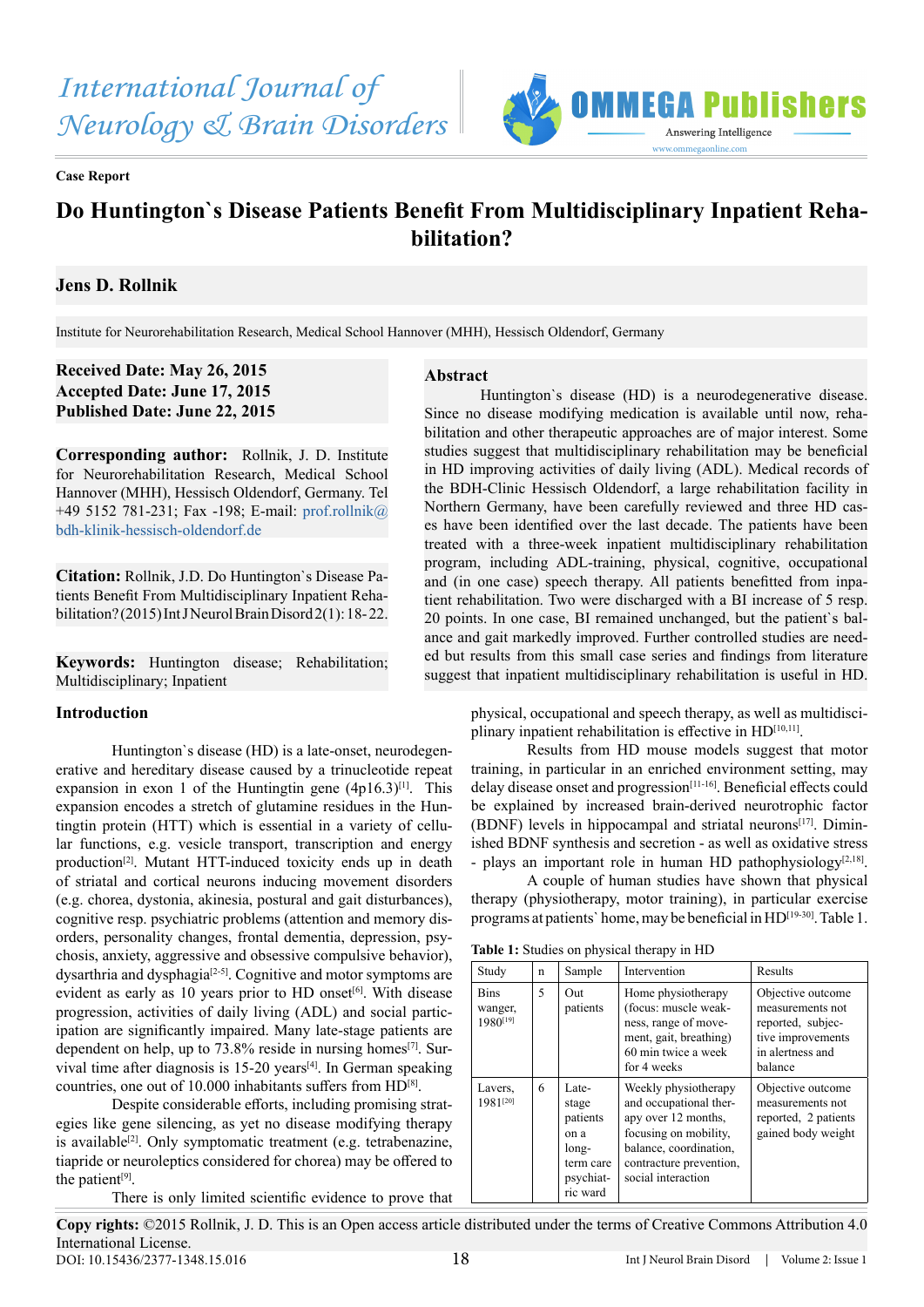Benefit From Multidisciplinary Inpatient Rehabilitation

| Peacock,<br>1987[21]                               | 10 | Early<br>to<br>mid-<br>stage<br>patients                                  | Weekly outpatient phys-<br>ical therapy program for<br>$3$ months $(45 \text{ min})$ , fol-<br>lowed by three monthly<br>sessions, designed to be<br>done at home between<br>therapy sessions with<br>no assistance necessary | Objective<br>outcome<br>measurements<br>not<br>reported,<br>"all pa-<br>tients improved"                                                                                       |
|----------------------------------------------------|----|---------------------------------------------------------------------------|-------------------------------------------------------------------------------------------------------------------------------------------------------------------------------------------------------------------------------|--------------------------------------------------------------------------------------------------------------------------------------------------------------------------------|
| Sheaff,<br>1990[22]                                | 1  | Case<br>Report<br>(severely<br>disabled<br>male)                          | Hydrotherapy<br>$(gen-$<br>tle exercises in water<br>supervised by a phys-<br>iotherapist(, unknown<br>period                                                                                                                 | Objective<br>outcome<br>measurements<br>not<br>reported,<br>"physio-<br>therapy was benefi-<br>cial"                                                                           |
| Ouinn<br>&<br>Rao,<br>2002 [23]                    | 1  | Case<br>Report<br>$(49 \text{ y old})$<br>male, liv-<br>ing at a<br>home) | Home program (phys-<br>ical therapy) for<br>14<br>weeks                                                                                                                                                                       | Improvement of SF-<br>36, number of falls,<br>walking speed, Berg<br>Balance Scale (+9),<br>UHDRS-TMS (-12)                                                                    |
| Bohlen<br>et<br>al.,<br>2013[24]                   | 12 | Out<br>patients<br>with<br>no<br>risk<br>to<br>fall                       | Physical therapy<br>ses-<br>sions, twice per week,<br>60 min for 6 weeks fo-<br>cusing on transfer train-<br>ing, walking, postural<br>stability, motor ccordi-<br>nation tasks                                               | Significant improve-<br>ment of gait param-<br>eters (GAITRite®),<br>Timed-"up&go",<br>Berg Balance Scale                                                                      |
| Kloos et<br>al., 2013<br>$^{[25]}(RCT)$            | 18 | Out<br>patients,<br>able<br>to<br>walk                                    | 2 days per week 45 min<br>"Dance Dance Revolu-<br>tion" for 6 weeks                                                                                                                                                           | Significant improve-<br>ment ofgait parame-<br>ters (GAITRite®)                                                                                                                |
| Khalil<br>et<br>al.,<br>2013[26]<br>(RCT)          | 25 | Early<br>mid-<br>to<br>stage HD                                           | Exercises at home three<br>times a week for eight<br>weeks using an exercise<br><b>DVD</b>                                                                                                                                    | Siginificant<br>im-<br>provement of gait<br>balance,<br>speed,<br>function and level of<br>physical activity                                                                   |
| Reyes<br>al.,<br>et<br>$2014^{[27]}$<br>(RCT)      | 18 | Out<br>patients<br>with UH-<br>DRS-<br><b>TMS</b><br>$\geq 5$             | 6 times a week home-<br>based inspiratory and<br>expiratory (each 5 sets<br>of 5 repetitions) muscle<br>training for 4 months                                                                                                 | Significant improve-<br>ment of maximum<br>inspiratory/expirato-<br>ry pressures, forced<br>vital capacity, forced<br>1 s expiratory vol-<br>ume and peak expi-<br>ratory flow |
| Quinn<br>al.,<br>et<br>$2014^{[28]}$<br>(RCT)      | 30 | $M$ i d -<br>stage HD                                                     | Task-specific<br>training<br>by physical therapists in<br>participants' homes, fo-<br>cusing on walking, sit-<br>to-stand transfers and<br>standing, twice a week<br>for 8 weeks                                              | 92% of individual<br>goals were achieved                                                                                                                                       |
| $M$ e t -<br>zler-Bad-<br>deley,<br>2014<br>$[29]$ | 10 | pre-<br>1<br>clinical,<br>9 early to<br>advanced<br>stages of<br>HD       | Rhythm exercise over<br>two months                                                                                                                                                                                            | Improvements<br>in<br>executive functions,<br>in<br>white<br>changes<br>matter<br>microstruc-<br>tures (genu of the<br>corpus callosum)                                        |
| Dawes et<br>al., 2015<br>$[30]$                    | 30 | Out<br>patients,<br>older<br>than<br>18<br>y, able to<br>consent          | Once per<br>week gym<br>intervention with sup-<br>port from a physical<br>therapist $(20-30$ min,<br>stationary<br>cycle),<br>10<br>min a day twice a week<br>walking quickly                                                 | No adverse events,<br>no significant influ-<br>ence on heart rate                                                                                                              |

As far as occupational therapy is concerned, only one randomized-controlled trial (RCT) with a small sample size (12 patients of a long-term care unit) is available using multisensory stimulation[\[31\].](#page-4-10) Patients attended eight 30 min sessions (visual, tactile, auditory and olfactory stimulation) over four weeks.

The authors found no significant treatment effects<sup>[31]</sup>. In another study with only four participants, no improvement of ADL was evident after eight months<sup>[32]</sup>. In addition, some case reports suggest that occupational therapy may be beneficial<sup>[33-35]</sup>.

IFAA Puhli

Treatment of dysphagia, dysarthria and aphasia is recommended in  $HD^{[36,37]}$  $HD^{[36,37]}$  $HD^{[36,37]}$ , but evidence is weak<sup>[\[10,11\]](#page-3-7)</sup>.

With respect to multidisciplinary rehabilitation, a cou-ple of studies have been published<sup>[\[38-43\]](#page-4-14)</sup>, table 2, two of them deal-ing with outpatient<sup>[\[39,43\]](#page-4-15)</sup>, three with inpatient rehabilitation<sup>[\[38,40-42\]](#page-4-14)</sup>. Duration of multidisciplinary rehabilitation was three weeks in all three inpatient studies and could be repeated up to three times per year in two of them[\[38,40\]](#page-4-14). The studies enrolled early to midstage HD patients. Improvements in ADL were reported by two studies<sup>[38,41,42]</sup>. In one study, ADL remained stable with no signif-icant decline<sup>[\[40\]](#page-4-16)</sup>. In addition, gait and other parameters of motor performance improved in all three inpatient studies. Remarkably, one paper reported an influence of inpatient multidisciplinary rehabilitation on neural oxidative damage (significant decrease of Cu/Zn-superoxide dismutase and neuron-specific enolase levels) suggesting a disease modifying effect of this intervention<sup>[42]</sup>.

|  |  | Table 2: Studies on multidisciplinary rehabilitation in HD |
|--|--|------------------------------------------------------------|
|--|--|------------------------------------------------------------|

| Studie                                                                                   | $\mathbf n$ | Sample                                                    | Intervention                                                                                                                                                                                                                                   | Outcome                                                                                                                                                                                                                         |
|------------------------------------------------------------------------------------------|-------------|-----------------------------------------------------------|------------------------------------------------------------------------------------------------------------------------------------------------------------------------------------------------------------------------------------------------|---------------------------------------------------------------------------------------------------------------------------------------------------------------------------------------------------------------------------------|
| Zinzi<br>et<br>2007<br>al.,<br>$[38]$                                                    | 40          | Early to<br>mid-<br>stage<br>HD in-<br>patients           | Respiratory exercises,<br>speech, physical and<br>occupational therapy,<br>cognitive<br>exercise,<br>three week inpatient<br>rehabilitation (repeated<br>up to 3 times per year)                                                               | Significant improve-<br>ment of motor per-<br>formance and ADL<br>$(p<0.001)$ ,no<br>motor<br>decline<br>over<br>two<br>years                                                                                                   |
| (Thomp-<br>son et al.,<br>2013[39]<br>RCT)                                               | 20          | Early to<br>mid-<br>stage<br>HD out-<br>patients          | multidisci-<br>9-month<br>plinary rehabilitation<br>program (once weekly<br>60 min), occupation-<br>therapy targeting<br>al<br>cognitive deficits (6<br>months, 60 min per<br>fortnight) and home<br>exercises (6 months, 3<br>times per week) | Reduction of motor<br>and postural stability<br>deterioration, minor<br>improvements in de-<br>pression,<br>cognition<br>and quality of life                                                                                    |
| Piira<br>et<br>2013<br>al<br>[40]                                                        | 37          | Early to<br>mid-<br>stage<br>HD in-<br>patients           | 1 y rehabilitation pro-<br>gram (3 admissions of<br>3 weeks each) focusing<br>on physical exercise,<br>social activities,<br>and<br>group/teaching<br>ses-<br>sions                                                                            | Improvements in gait<br>function.<br>balance.<br>physical quality of<br>life,<br>anxiety<br>and<br>depression,<br>BMI:<br>ADL-function<br>re-<br>mained stable with<br>no significant decline                                   |
| Ciancar-<br>elli et al.,<br>$2013^{[41]}$ :<br>Ciancar-<br>elli et al.,<br>$2014^{[42]}$ | 34          | HD<br>inpa-<br>tients<br>(mean<br><b>BI</b> 77<br>points) | 3-week inpatient in-<br>tensive multifunctional<br>neurorehabilitation, 2 x<br>120 min group therapy<br>daily (physical and oc-<br>cupational therapy)                                                                                         | Significant increase<br>of the mean scores<br>of BI, TS, PPT and<br>TFCS $(p<0.001)$ , re-<br>duction of oxidative<br>stress, parameters of<br>neurodegeneration<br>(Cu/Zn-SOD, NSE)                                            |
| Cruick-<br>shank et<br>al., 2015<br>$[43]$                                               | 15          | Out<br>patients,<br>U H<br>$\sim$<br>DRS-<br>TMS > 5      | 9 months once-week-<br>ly supervised clinical<br>exercise, thrice-week-<br>ly self-directed home<br>based exercise<br>and<br>fortnightly occupation-<br>al therapy                                                                             | Significantly<br>in-<br>creased gray matter<br>volume in the right<br>caudate and bilater-<br>ally in the DLPFC,<br>significant improve-<br>verbal<br>ments<br>in<br>learning and memo-<br>ry (Hopkins Verbal<br>Learning-Test) |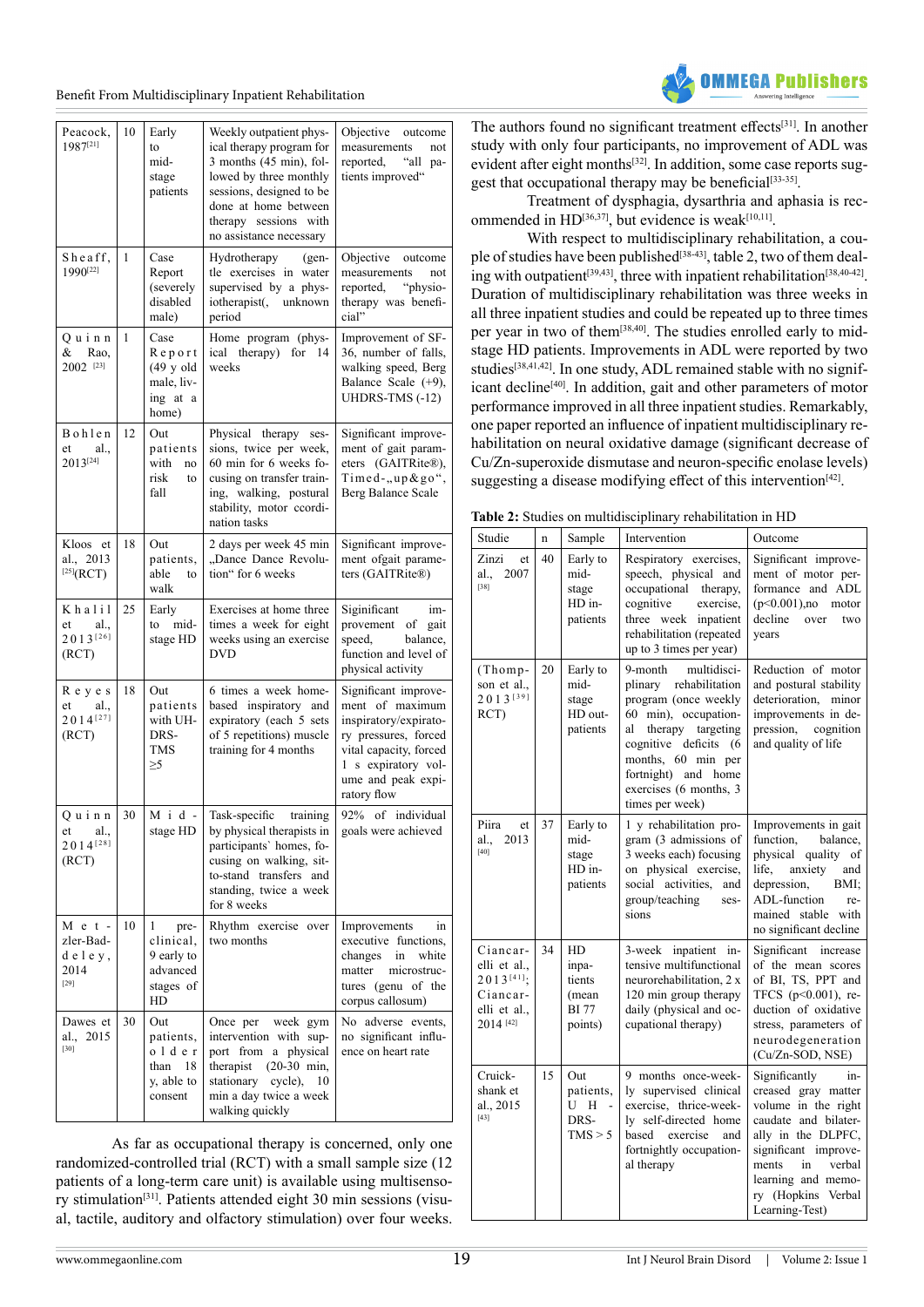#### Benefit From Multidisciplinary Inpatient Rehabilitation



There is only little data on the effectiveness of multidisciplinary inpatient rehabilitation in HD. Thus, last decade medical records of the BDH-Clinic Hessisch Oldendorf, a large neurological rehabilitation center located in Northern Germany, have been carefully reviewed. Three inpatient rehabilitation HD cases have been identified and analyzed.

## **Case Presentation**

## **Case 1**

A 48 year old male with genetically confirmed HD (45 CAG repeats) was admitted to inpatient rehabilitation because of a deterioration of ADL. Age of onset was 43. The patient suffered from dysphagia, chorea and mild frontal dementia. Due to an aspiration pneumonia in the past, the patient already had a percutaneous endoscopic gastrostomy (PEG) tube. A computer tomography (CT) of the skull revealed a marked brain atrophy, in particular of the frontal lobes, Figure 1.



**Figure 1:** CT scan of case 1.

He was still living at home with some help from his mother and working in a sheltered workshop. The patient was on tiapride 300 mg/d, tetrazepam 100 mg/d and memantine 90 mg/d.

The three-week inpatient multidisciplinary rehabilitation program included 60 min cognitive training (computing tasks, writing, communication skills), 30 min occupational therapy (fine motor skills) and 120 min ADL-training daily (total 210 min/d).

On admission, the Barthel index (BI) was 70, and the patient was discharged home with a BI of 90 ( $\Lambda$ =20). **Case 2**

A 20 year old female with clinical diagnosis of HD (not genetically confirmed) was admitted to inpatient rehabilitation because of increasing cognitive problems (memory, disorientation) and schizophrenic psychosis. Age of onset was 17. She was suffering from dysarthria, eye saccade disturbances, motor impersistence, ataxic gait, dysdiadochokinesis, dysmetria (all four extremities). Luria`s test was positive on admission. A magnetic resonance imaging (MRI) revealed global brain atrophy, Figure 2.





**Figure 2:** MRI (T2 FLAIR) of case 2.

The patient was living with her parents who were taking care of her. She used to work in a nursing home but since months, she was unable to work. The patient was on tiapride 300 mg/d, olanzapine 30 mg/d and lorazepam 2 mg/d.

The three-week inpatient multidisciplinary rehabilitation included 75 min cognitive training (memory, orientation), 30 min occupational therapy (fine motor skills), 90 min physical therapy (balance, gait) and 180 min ADL-training daily (total 375 min/d).

On admission, BI was 60, and the patient was discharged home with a BI of 65 ( $\Lambda$ =5).

## **Case 3**

A 59 year old female with clinical diagnosis of HD (not genetically confirmed) was admitted to inpatient rehabilitation because of deterioration of ADL. Age of onset was unclear, at least three years ago. She was suffering from chorea, severely ataxic gait (with a history of falls), dysphasia and cognitive problems (disorientation, memory, attentiveness). A magnetic resonance imaging (MRI) revealed marked brain atrophy (with hydrocephalus) and diffuse white matter changes, Figure 3.



**Figure 3:** MRI (T2 FLAIR) of case 3.

The patient was still living at home but she was found neglected in her apartment, with a BMI of only 18.2 kg/m<sup>2</sup>. She was jobless for years. The patient was on tiapride 200 mg/d and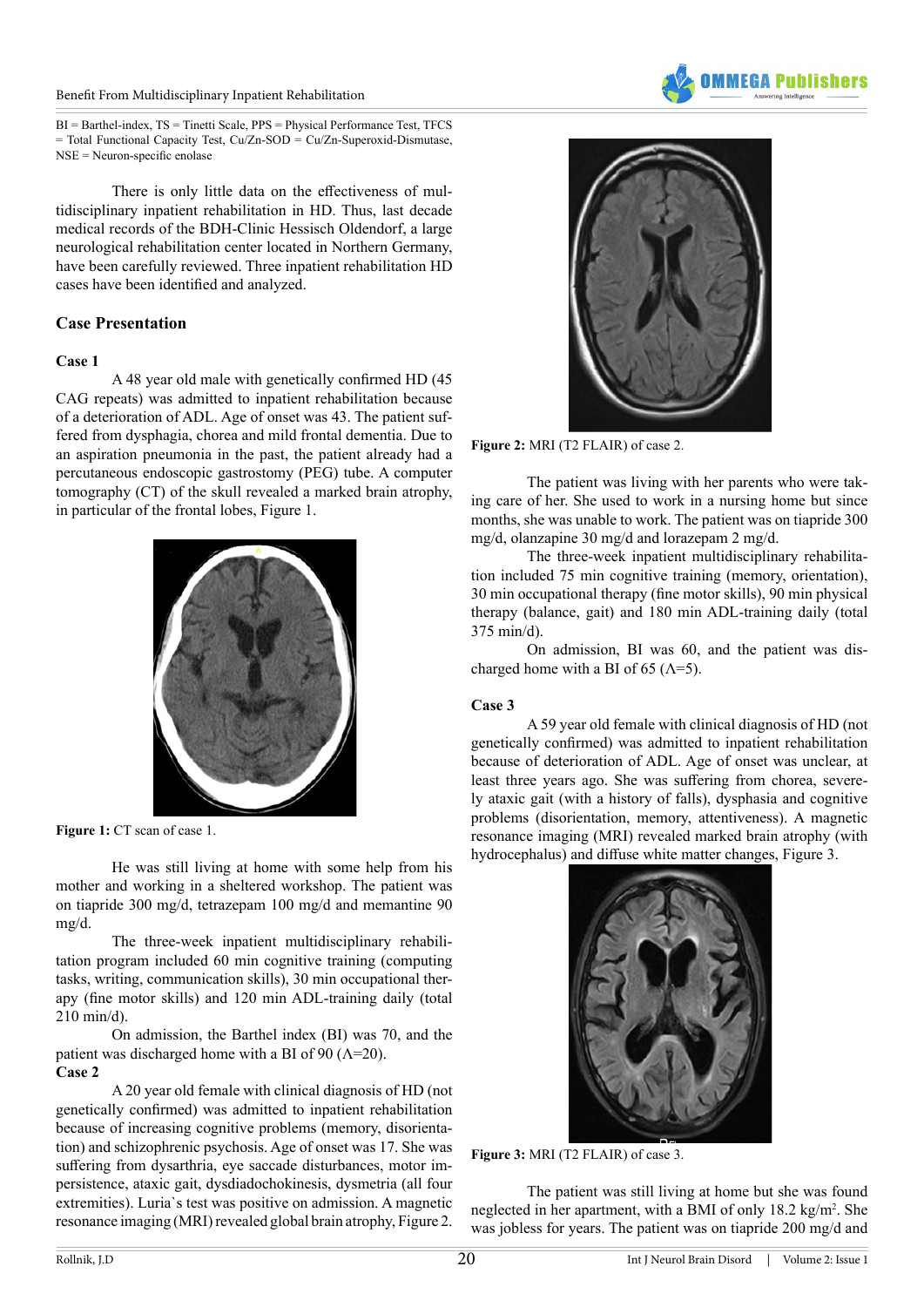

#### quetiapine 50 mg/d.

The three-week inpatient multidisciplinary rehabilitation included 30 min cognitive training (communication skills), 20 min speech therapy, 60 min occupational therapy (fine motor skills, working in the kitchen), 60 min physical therapy (balance, gait) and 180 min ADL-training daily (total 350 min/d).

On admission, the Barthel index (BI) was 70, and the patient was discharged to a nursing home with a BI of 70 ( $\Lambda$ =0). Despite a lack of BI changes, her balance and gait were much better at discharge and she was able to walk a short distance without assistive device.

The BI values of all three patients are displayed in Figure 4.



**Figure 4:** Barthel index of the three cases on admission and after 1, 2 and 3 weeks of inpatient rehabilitation.

## **Discussion**

HD is a neurodegenerative, severely disabling disease. While no disease-modifying medication is available until now, rehabilitation and other therapeutic interventions are of major interest. Some studies suggest that physical therapy is beneficial in HD<sup>[19-30]</sup>. Many patients, however, suffer from severe impairments of their social participation. They are in need of multidisciplinary (inpatient) rehabilitation. A couple of studies have demonstrated that multidisciplinary rehabilitation is useful to improve ADL, as shown by increases of BI<sup>[\[38,41,42\]](#page-4-14)</sup>.

Since data on this topic is rare, HD inpatient rehabilitation cases of the BDH-Clinic Hessisch Oldendorf, Germany, have been carefully reviewed. Three HD cases have been identified over the last decade. Diagnosis was genetically confirmed in one case, only. However, the clinical diagnoses in the other two cases was most certain since competing diagnoses have been excluded reliably.

The HD patients have been treated with a three-week inpatient multidisciplinary rehabilitation program, including ADL-training, physical, cognitive, occupational and (in one case) speech therapy. All patients benefitted from the inpatient rehabilitation. Two were discharged with a BI increase of 5 rep. 20 points. In one case, BI was unchanged, but the patient`s balance and gait was markedly better. The results from this small case series are in line with previous studies which have demonstrated significant improvements through a three-week multidis-ciplinary inpatient rehabilitation<sup>[\[38,41,42\]](#page-4-14)</sup>. Although the length of stay in rehabilitation was brief (three weeks) for patients who suffer from long-term, progressive functional decline, ADL im-

#### proved.

Further controlled studies are needed but results from literature and this small case series supports the hypothesis that multidisciplinary rehabilitation in HD is useful.

### **References**

<span id="page-3-0"></span>[1. A novel gene containing a trinucleotide repeat that is expanded and](http://www.ncbi.nlm.nih.gov/pubmed/8458085) [unstable on Huntington's disease chromosomes. Huntington's Disease](http://www.ncbi.nlm.nih.gov/pubmed/8458085) [Collaborative Research Group. \(1993\) Cell 72\(6\): 971-983.](http://www.ncbi.nlm.nih.gov/pubmed/8458085)

<span id="page-3-1"></span>[2. Rollnik, J.D. Morbus Huntington. \(2015\) Der Nervenarzt 86\(6\): 725-](http://link.springer.com/article/10.1007%2Fs00115-015-4306-9) [735.](http://link.springer.com/article/10.1007%2Fs00115-015-4306-9) 

3. Gasser, T. Chorea Huntington and Chorea Sydenham. In: Brandt T, Dichgans J, Diener HC, Hrsg. Therapie und Verlauf neurologischer Erkrankungen. (1998) Stuttgart: Kohlhammer 915-921.

<span id="page-3-4"></span>4. Lücking, C. H., Amtage, F., Hummel, S., et al. Huntington-Erkrankung. In: Hufschmidt A, Lücking CH, Rauer S, Hrsg. Neurologie compact. (2013) Stuttgart Thieme360-364.

5. Weindl, A., Conrad, B.Chorea and choreic movement disorders. In: Conrad B, Ceballos-Baumann AO, Ed. Movement disorders in neurology. (1996) Stuttgart Thieme 155-180.

<span id="page-3-2"></span>[6. Chandra, A., Johri, A., Beal, M. F. Prospects for neuroprotective](http://www.ncbi.nlm.nih.gov/pubmed/24573776) [therapies in prodromal Huntington`s disease. \(2014\) Mov Disord 29\(3\):](http://www.ncbi.nlm.nih.gov/pubmed/24573776) [285-293.](http://www.ncbi.nlm.nih.gov/pubmed/24573776)

<span id="page-3-3"></span>[7. Anderson, K. E., Divino, V., DeKoven, M., et al. Interventional dif](http://www.ncbi.nlm.nih.gov/pubmed/25575957)[ferences among Huntington's disease patients by disease progression in](http://www.ncbi.nlm.nih.gov/pubmed/25575957) [commercial and medicaid populations. \(2014\) J Huntingtons Dis 3\(4\):](http://www.ncbi.nlm.nih.gov/pubmed/25575957) [355-363.](http://www.ncbi.nlm.nih.gov/pubmed/25575957)

<span id="page-3-5"></span>[8. Laccone, F., Engel, U., Holinski-Feder, E., et al. DNA analysis of](http://www.ncbi.nlm.nih.gov/pubmed/10489044) [Huntington's disease: five years of experience in Germany, Austria, and](http://www.ncbi.nlm.nih.gov/pubmed/10489044) [Switzerland. \(1999\) Neurology 53\(4\): 801-806.](http://www.ncbi.nlm.nih.gov/pubmed/10489044)

<span id="page-3-6"></span>[9. Armstrong, M. J., Miyasaki, J. M. Evidence-based guideline: phar](http://www.ncbi.nlm.nih.gov/pubmed/22815556)[macologic treatment of chorea in Huntington disease: report of the](http://www.ncbi.nlm.nih.gov/pubmed/22815556) [guideline development subcommittee of the American Academy of](http://www.ncbi.nlm.nih.gov/pubmed/22815556) [Neurology. \(2012\) Neurology 79\(6\): 597-603.](http://www.ncbi.nlm.nih.gov/pubmed/22815556)

<span id="page-3-7"></span>[10. Bilney, B., Morris, M. E., Perry, A. Effectiveness of physiotherapy,](http://www.ncbi.nlm.nih.gov/pubmed/12645441) [occupational therapy, and speech pathology for people with Hunting](http://www.ncbi.nlm.nih.gov/pubmed/12645441)[ton's disease: a systematic review. \(2003\) Neurorehabil Neural Repair](http://www.ncbi.nlm.nih.gov/pubmed/12645441) [17\(1\): 12-24.](http://www.ncbi.nlm.nih.gov/pubmed/12645441)

<span id="page-3-8"></span>11. Rollnik, J. D. Rehabilitation in Huntington`s disease. (2015) Fortschr Neurol Psychiatr.

[12. van Dellen, A., Cordery, P. M., Spires, T. L., et al. Wheel running](http://www.biomedcentral.com/1471-2202/9/34) [from a juvenile age delays onset of specific motor deficits but does not](http://www.biomedcentral.com/1471-2202/9/34) [alter protein aggregate density in a mouse model of Huntington's dis](http://www.biomedcentral.com/1471-2202/9/34)[ease. \(2008\) BMC Neurosci 9: 34.](http://www.biomedcentral.com/1471-2202/9/34)

[13. van Dellen, A., Blakemore, C., Deacon, R., et al. Delaying the onset](http://www.nature.com/nature/journal/v404/n6779/abs/404721a0.html) [of Huntington's in mice. \(2000\) Nature 404: 721-722.](http://www.nature.com/nature/journal/v404/n6779/abs/404721a0.html)

[14. Skillings, E. A., Wood, N. I., Morton, A. J. Beneficial effects of en](http://www.ncbi.nlm.nih.gov/pmc/articles/PMC4107380/)[vironmental enrichment and food entrainment in the R6/2 mouse model](http://www.ncbi.nlm.nih.gov/pmc/articles/PMC4107380/) [of Huntington's disease. \(2014\) Brain Behav 4\(5\): 675-686.](http://www.ncbi.nlm.nih.gov/pmc/articles/PMC4107380/)

[15. Wood, N. I., Glynn, D., Morton, A. J. "Brain training" improves](http://www.ncbi.nlm.nih.gov/pubmed/21324361) [cognitive performance and survival in a transgenic mouse model of](http://www.ncbi.nlm.nih.gov/pubmed/21324361) [Huntington's disease. \(2011\) Neurobiol Dis 42\(3\): 427-437.](http://www.ncbi.nlm.nih.gov/pubmed/21324361)

[16. Harrison, D. J., Busse, M., Openshaw, R., et al. Exercise attenuates](http://www.ncbi.nlm.nih.gov/pubmed/23911978) [neuropathology and has greater benefit on cognitive than motor deficits](http://www.ncbi.nlm.nih.gov/pubmed/23911978) [in the R6/1 Huntington's disease mouse model. \(2013\) Exp Neurol 248:](http://www.ncbi.nlm.nih.gov/pubmed/23911978) [457-469.](http://www.ncbi.nlm.nih.gov/pubmed/23911978)

<span id="page-3-9"></span>[17. Li, L., Tang, B. L. Environmental enrichment and neurodegenera](http://www.ncbi.nlm.nih.gov/pubmed/15961061)[tive diseases. \(2005\) Biochem Biophys Res Commun 334\(2\): 293-297.](http://www.ncbi.nlm.nih.gov/pubmed/15961061) [18. Wild, E. J., Tabrizi, S. J. Targets for future clinical trials in Hun](http://www.ncbi.nlm.nih.gov/pubmed/25155142)[tington's disease: what's in the pipeline? \(2014\) Mov Disord 29\(11\):](http://www.ncbi.nlm.nih.gov/pubmed/25155142) [1434-1445.](http://www.ncbi.nlm.nih.gov/pubmed/25155142)

<span id="page-3-10"></span>[19. Binswanger, C. Physical therapy in Huntington disease. \(1980\)](http://www.ncbi.nlm.nih.gov/pubmed/6445185) [Arch Phys Med Rehabil 61\(3\): 148.](http://www.ncbi.nlm.nih.gov/pubmed/6445185)

<span id="page-3-11"></span>20. Lavers, A. An account of a weekly activity group with Huntington`s chorea patients on a long stay ward. (1981) Occup Ther 44: 387-392.